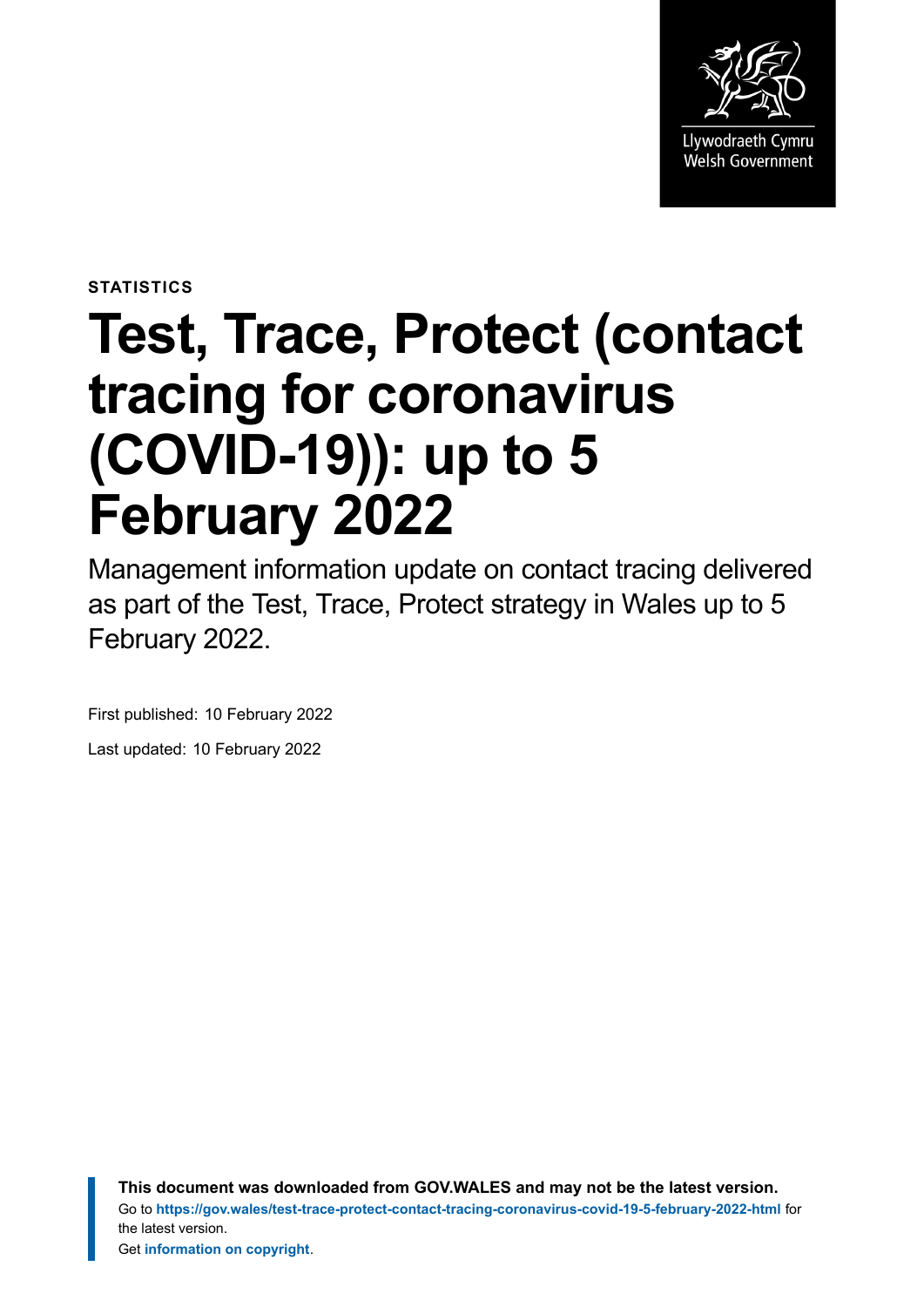# **Contents**

**[Introduction](#page-1-0) [Main results](#page-1-1) [Time taken to reach positive cases and close contacts](#page-7-0) [Data for 1 to 21 June 2020](#page-8-0) [Quality and methodology information](#page-9-0) [Contact details](#page-18-0)**

# <span id="page-1-0"></span>**Introduction**

The data in this release is management information collected as part of the contact tracing process. The figures reflect the data recorded in the contact tracing system and not any contact tracing activity that may have taken place outside of the typical tracing process. The data has not been collected for official statistics purposes which means it has not undergone the same level of quality assurance as official statistics and will be subject to future revisions. We are publishing this to provide a weekly summary of contact tracing activity in Wales during the coronavirus (COVID-19) pandemic.

# <span id="page-1-1"></span>**Main results**

In the latest week (30 January to 5 February 2022):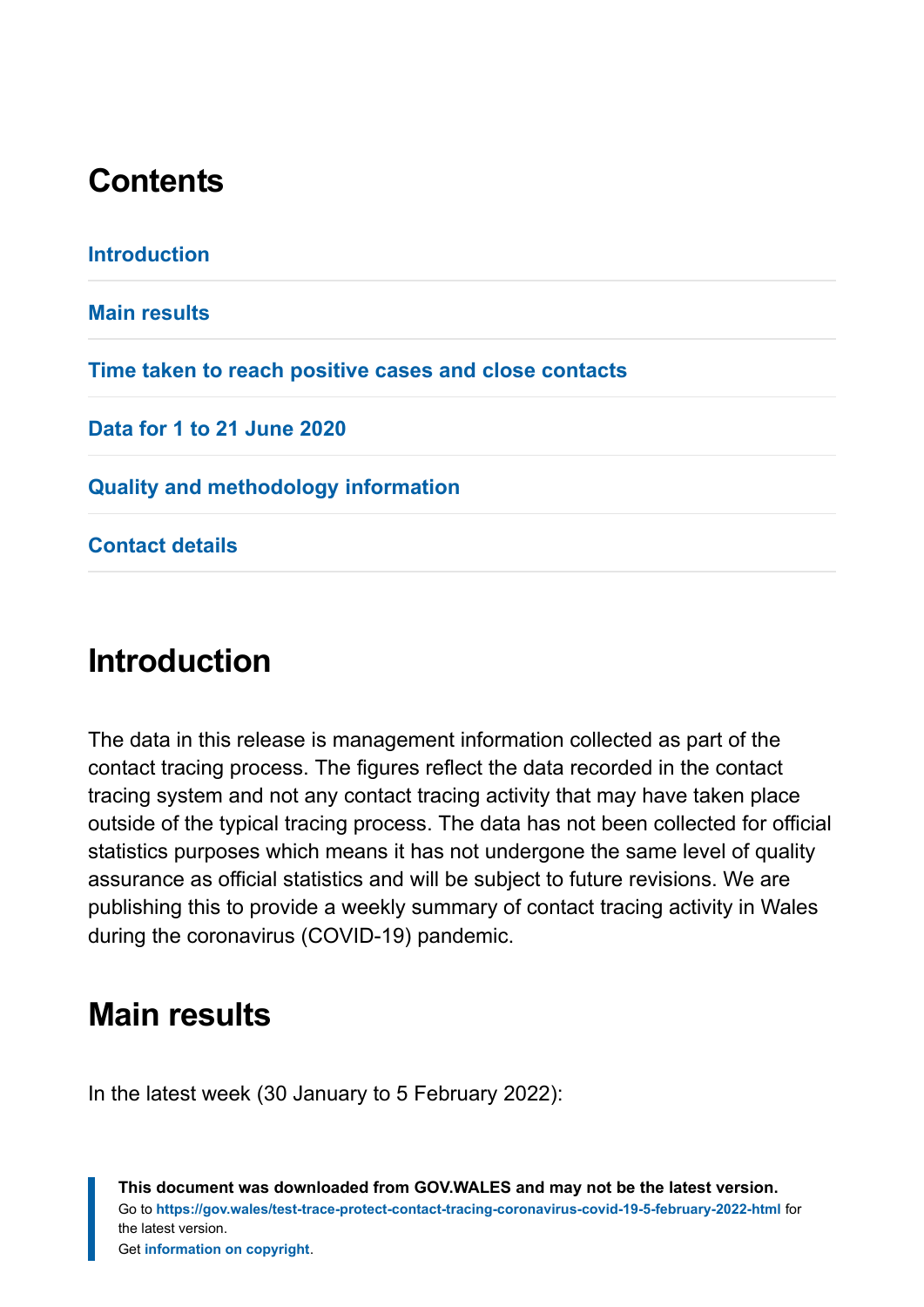- of the 27,851 positive cases that were eligible for follow-up, 24,350 (87.4%) were reached and asked to provide details of their recent contacts
- of the 40,110 close contacts that were eligible for follow-up:
	- 32,749 (81.6%) were successfully contacted and advised accordingly, or had their case otherwise resolved
	- $\cdot$  31,010 (77.3%) were household contacts of which 25,136 (81.1%) were successfully contacted and advised accordingly, or had their case otherwise resolved.

In total, since 21 June 2020:

- of the 817,116 positive cases that were eligible for follow-up, 757,539 (92.7%) were reached and asked to provide details of their recent contacts
- of the 1,333,441 close contacts that were eligible for follow-up, 1,199,568 (90.0%) were successfully contacted and advised accordingly, or had their case otherwise resolved

### **Table 1: Positive cases referred to the contact tracing system, up to 5 February 2022**

|                                                              | Latest week 30<br>January to 5 February<br>2022 | <b>Cumulative total 21 June</b><br>2020 to 5 February 2022 |
|--------------------------------------------------------------|-------------------------------------------------|------------------------------------------------------------|
| Eligible for follow-up by local<br>contract tracing teams    | 27,851                                          | 817,116                                                    |
| Not eligible for follow-up by<br>local contact tracing teams | 2,450                                           | 100,556                                                    |
| <b>Total</b>                                                 | 30,301                                          | 917,672                                                    |

Source: Digital Health and Care Wales (DHCW)

Information on the types of cases not eligible for follow-up by local contact tracing teams is provided in the **[quality and methodology](#page-9-0)**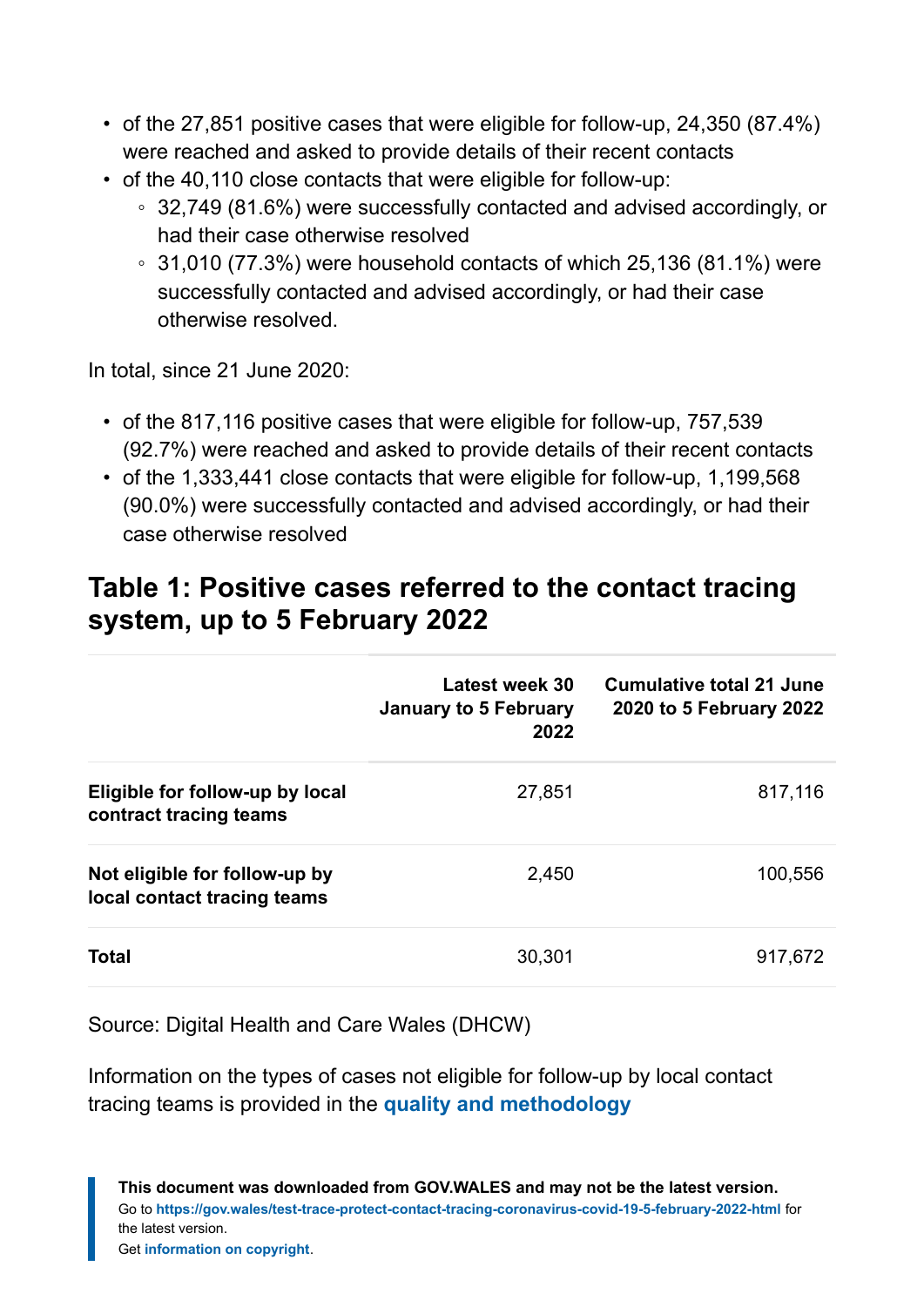**[information](#page-9-0) section**.

### Chart 1: Positive cases eligible for follow-up by local contact tracing teams, up to 5 February 2022



### **Table 2: People identified as close contacts, up to 5 February 2022**

|                                                              | Latest week 30<br>January to 5 February<br>2022 | <b>Cumulative total 21 June</b><br>2020 to 5 February 2022 |
|--------------------------------------------------------------|-------------------------------------------------|------------------------------------------------------------|
| Eligible for follow-up by local<br>contract tracing teams    | 40,110                                          | 1,333,441                                                  |
| Not eligible for follow-up by<br>local contact tracing teams | 4,365                                           | 146,085                                                    |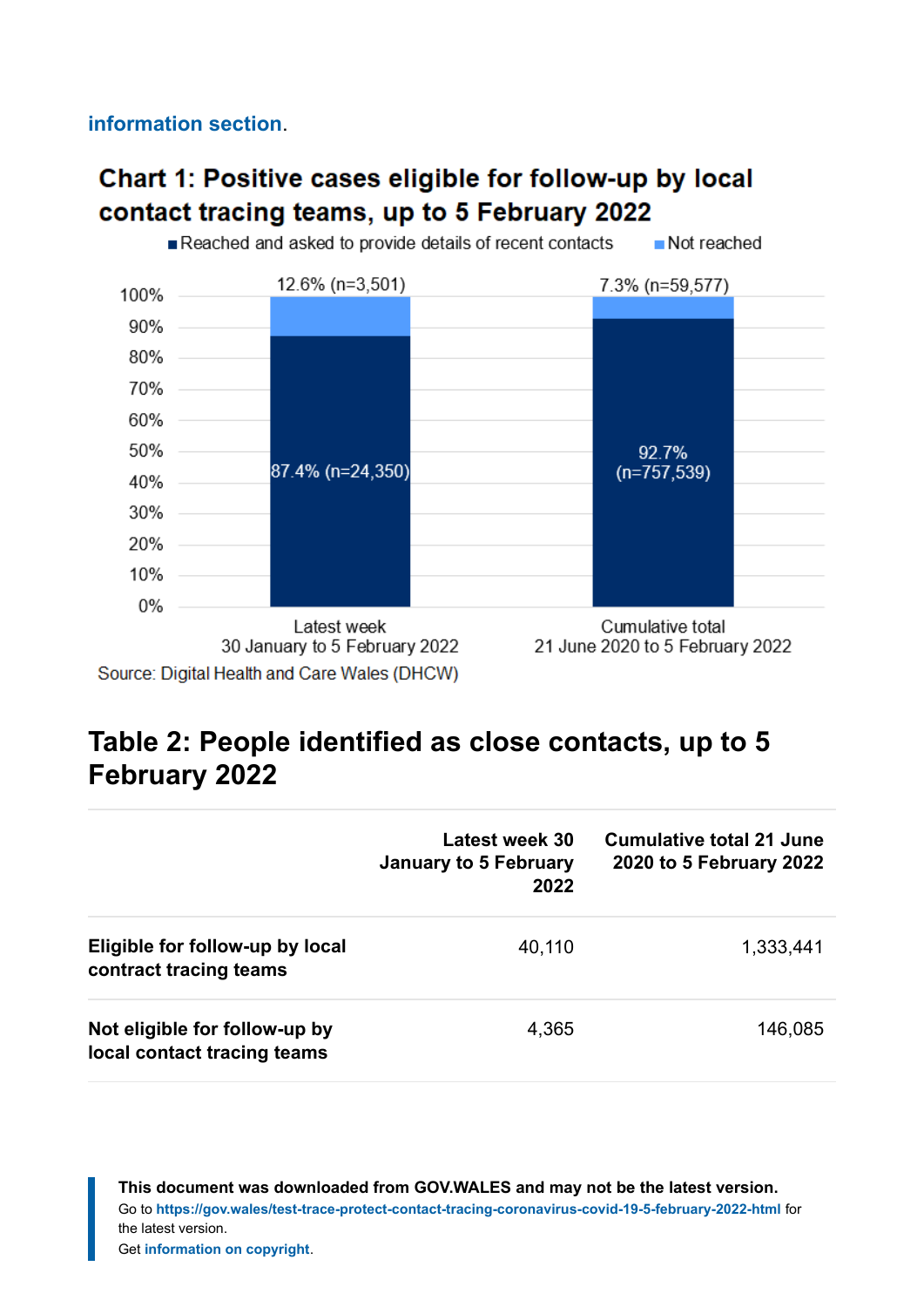| <b>Latest week 30</b><br>January to 5 February<br>2022 | <b>Cumulative total 21 June</b><br>2020 to 5 February 2022 |
|--------------------------------------------------------|------------------------------------------------------------|
| 44,475                                                 | 1,479,526                                                  |
|                                                        |                                                            |

Source: Digital Health and Care Wales (DHCW)

These figures relate to all close contacts identified in the reporting period shown. Some may have been identified by positive cases referred to the contact tracing system prior to the reporting period. The figures may also include some close contacts eligible for follow-up by local contact tracing teams that were identified by positive cases escalated to regional teams for onward management.

### Chart 2: Close contacts eligible for follow-up by local contact tracing teams, up to 5 February 2022



Not successfully contacted or resolved

Latest week

30 January to 5 February 2022

Source: Digital Health and Care Wales (DHCW)

20% 10% 0% Successfully contacted and advised accordingly, or case otherwise resolved

**This document was downloaded from GOV.WALES and may not be the latest version.** Go to **<https://gov.wales/test-trace-protect-contact-tracing-coronavirus-covid-19-5-february-2022-html>** for the latest version. Get **[information on copyright](https://gov.wales/copyright-statement)**.

Cumulative total

21 June 2020 to 5 February 2022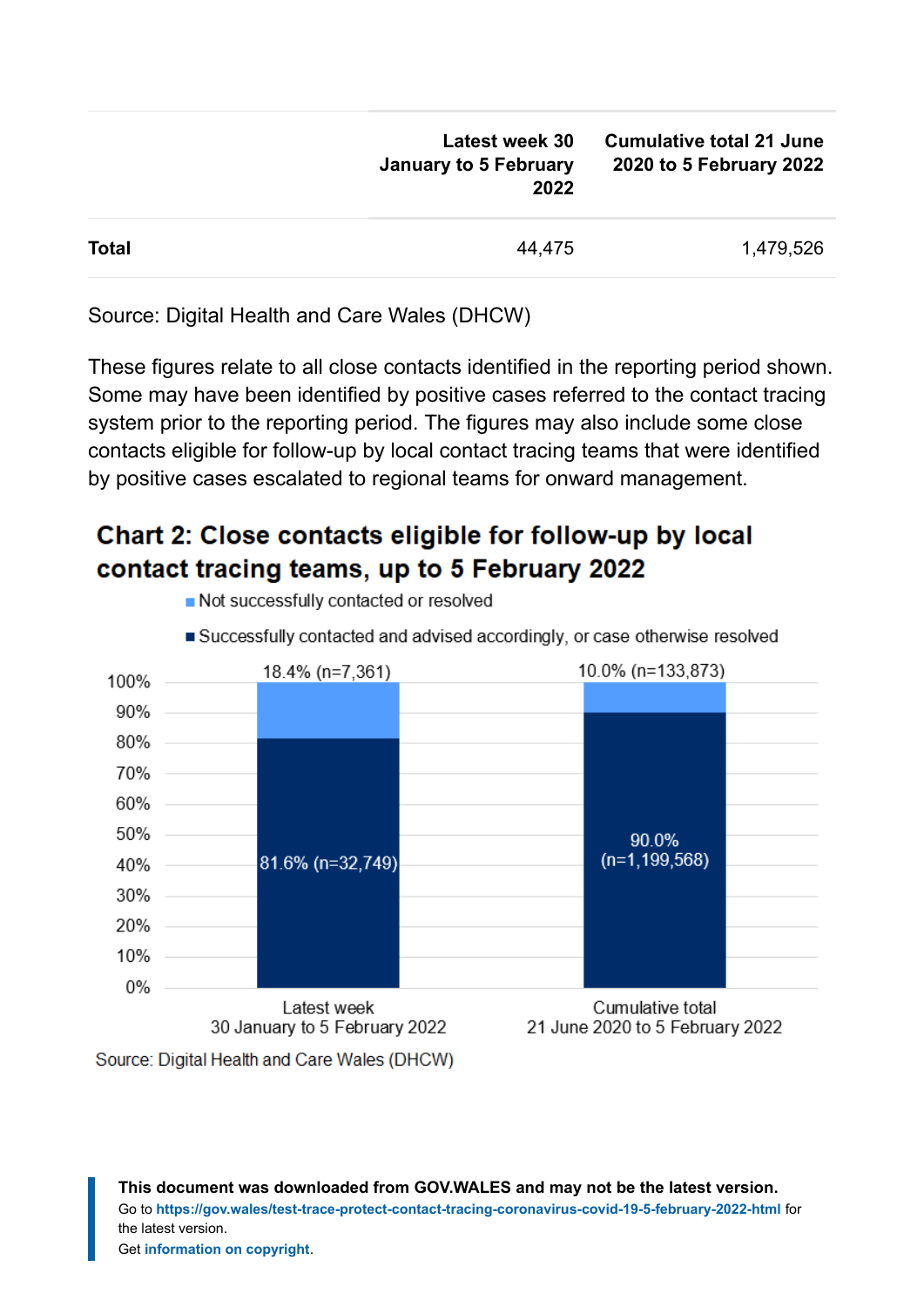### Chart 3: Daily positive cases eligible for follow-up by local contact tracing teams, up to 5 February 2022



Source: Digital Health and Care Wales (DHCW)

**[Number of positive cases and close contacts eligible for follow-up by local](https://statswales.gov.wales/Catalogue/Health-and-Social-Care/coronavirus-covid-19/contact-tracing-for-coronavirus-covid-19/numberofpositivecasesandclosecontactseligibleforfollowup-by-localcontacttracingteams?_ga=2.216589840.744232592.1644220899-1086771297.1619441781) [contact tracing teams](https://statswales.gov.wales/Catalogue/Health-and-Social-Care/coronavirus-covid-19/contact-tracing-for-coronavirus-covid-19/numberofpositivecasesandclosecontactseligibleforfollowup-by-localcontacttracingteams?_ga=2.216589840.744232592.1644220899-1086771297.1619441781) on StatsWales**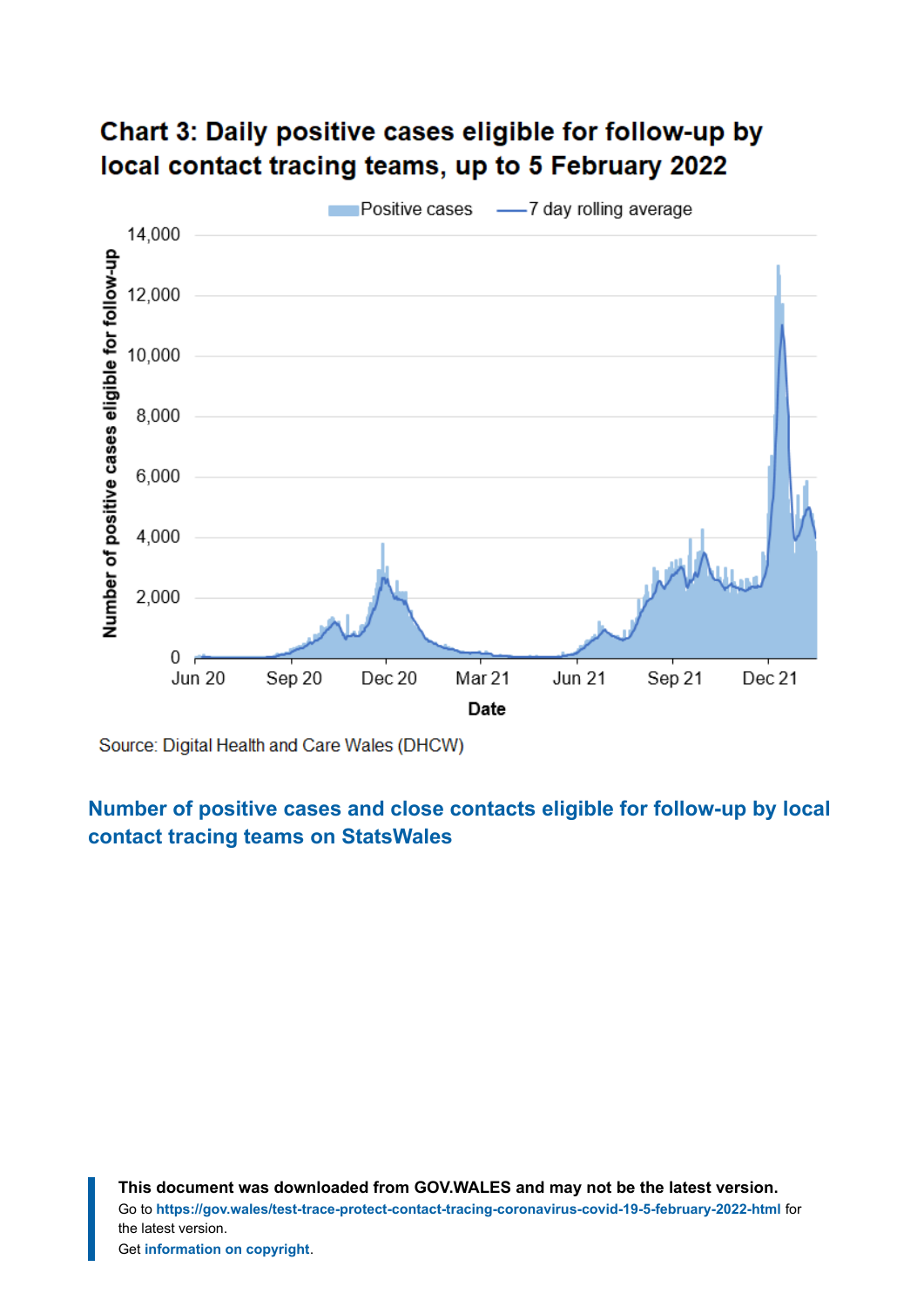

### Chart 4: Daily close contacts eligible for follow-up by local contact tracing teams, up to 5 February 2022

Source: Digital Health and Care Wales (DHCW)

#### **[Number of positive cases and close contacts eligible for follow-up by local](https://statswales.gov.wales/Catalogue/Health-and-Social-Care/coronavirus-covid-19/contact-tracing-for-coronavirus-covid-19/numberofpositivecasesandclosecontactseligibleforfollowup-by-localcontacttracingteams?_ga=2.216589840.744232592.1644220899-1086771297.1619441781) [contact tracing teams](https://statswales.gov.wales/Catalogue/Health-and-Social-Care/coronavirus-covid-19/contact-tracing-for-coronavirus-covid-19/numberofpositivecasesandclosecontactseligibleforfollowup-by-localcontacttracingteams?_ga=2.216589840.744232592.1644220899-1086771297.1619441781) on StatsWales**

Charts 3 and 4 represent the daily number of positive cases and close contacts eligible for follow up. The number of cases eligible for follow-up for recent weeks may change slightly compared to previous releases due to cases being flagged as not eligible following further investigation by contact tracing teams. More details on this process can be found in the **[quality and methodology](#page-9-0) [information](#page-9-0) section**.

Variation between days reflects difference in demand on the system (for example, number of tests performed) with some days seeing more cases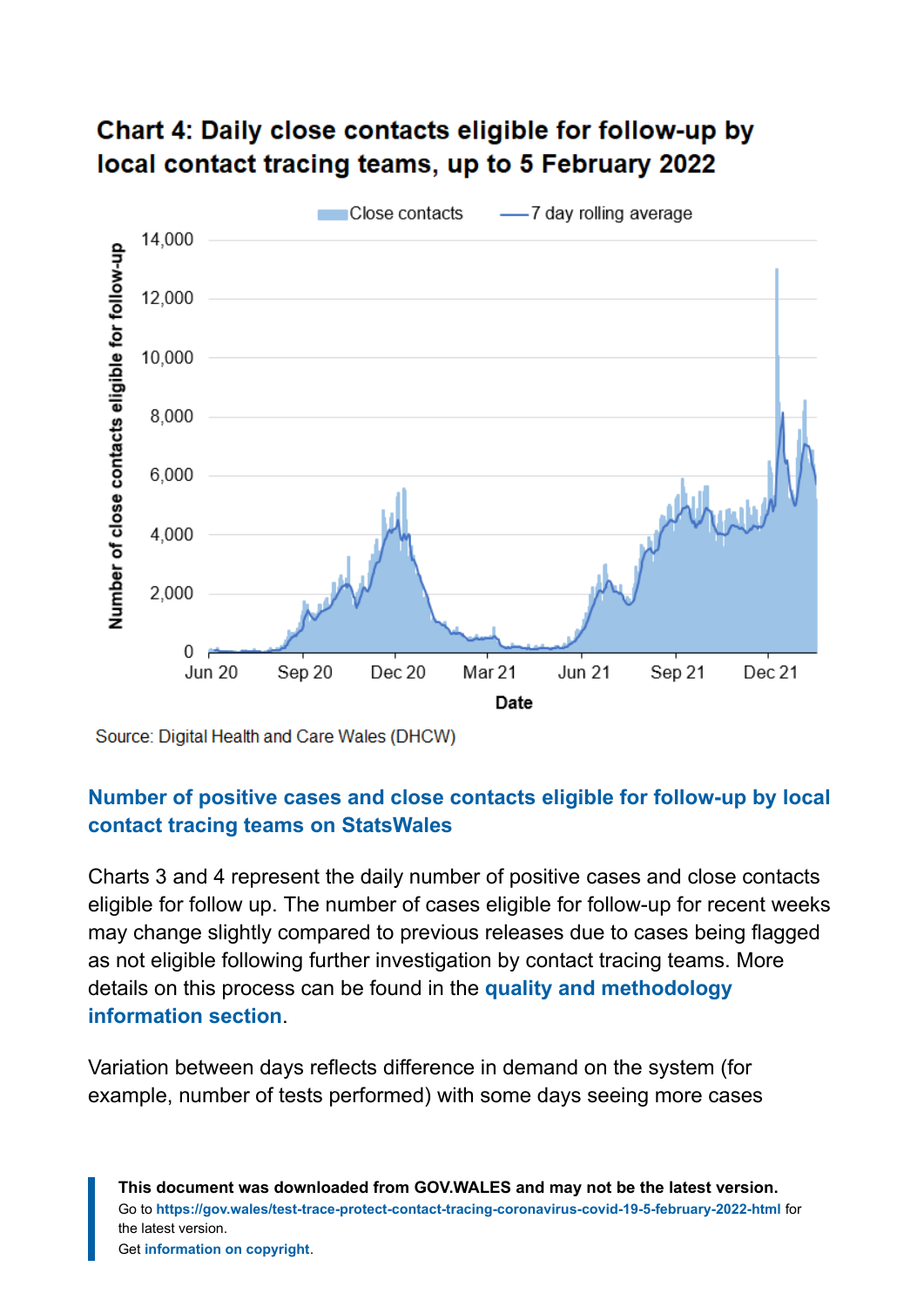feeding through to contact tracing teams. A peak in positive cases or close contacts can occur as a result of:

- a backlog of cases from previous days
- a large batch of test results being submitted
- a new testing site opening
- more testing capacity becoming available

The combined total number of positive cases and close contacts eligible for follow up in a single week was the highest in the week 26 December 2021 to 1 January 2022 where there were 71,198 positive cases and 53,050 close contacts eligible for follow up by local contact tracing teams.

# <span id="page-7-0"></span>**Time taken to reach positive cases and close contacts**

# **In the latest week (30 January to 5 February 2022)**

#### **Positive cases**

- Of the 27,851 positive cases that were eligible for follow-up, 42.5% were reached within 24 hours of referral to the contact tracing system. This equates to 48.6% of those successfully reached being reached within 24 hours.
- 74.6% of positive cases that were eligible for follow-up were reached within 48 hours. This equates to 85.3% of those successfully reached being reached within 48 hours.

#### **Close contacts**

• Of the 40,110 close contacts that were eligible for follow-up, 53.0% were reached within 24 hours of being identified by a positive case. This equates to 64.9% of those successfully reached being reached within 24 hours.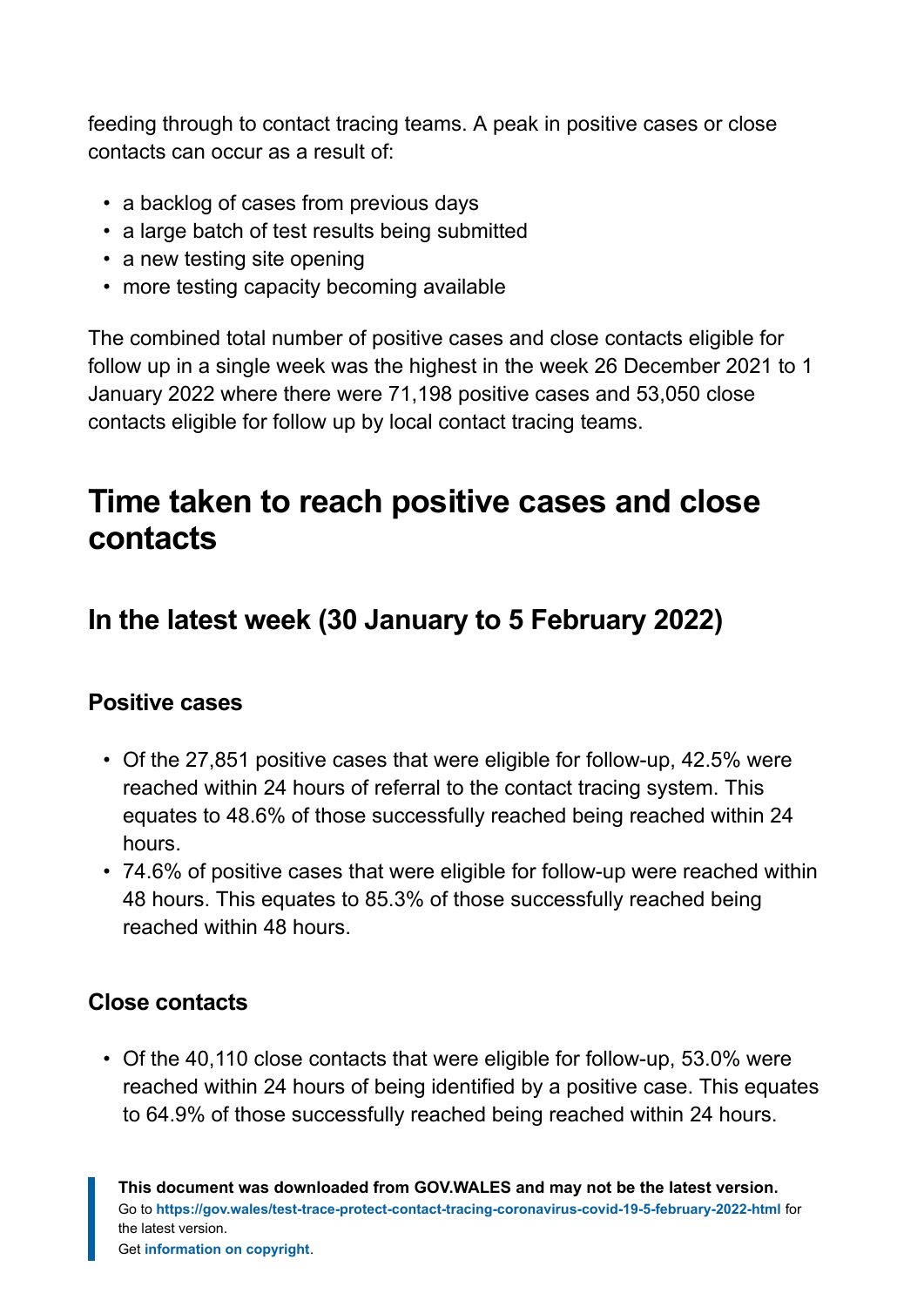- 77.8% of close contacts that were eligible for follow-up were reached within 48 hours of being identified by a positive case. This equates to 95.3% of those successfully reached being reached within 48 hours.
- From the time positive cases were referred to the contact tracing system, 22.8% of all close contacts that were eligible for follow-up were reached within 24 hours. This equates to 27.9% of those successfully reached being reached within 24 hours.
- From the time positive cases were referred to the contact tracing system, 54.0% of all close contacts that were eligible for follow-up were reached within 48 hours. This equates to 66.2% of those successfully reached being reached within 48 hours.

From the time positive cases were referred to the contact tracing system, the percentage of close contacts reached within 24 or 48 hours excludes a small number of close contacts that could not be linked back to the positive case that identified them. Please see the **[quality and methodology information](#page-9-0) section**.

# <span id="page-8-0"></span>**Data for 1 to 21 June 2020**

Early reporting, covering the first three weeks of contact tracing in Wales, was based on data reported by local and regional contact tracing teams prior to the introduction of the national digital system.

In Wales, during the period from 1 to 21 June 2020, 1,905 positive cases were referred to local and regional contact tracing teams. This resulted in 2,616 contacts identified for follow-up, of which 2,117 were successfully contacted and advised accordingly.

There will be a small amount of overlap in the reporting from the national digital system and the early reporting provided by local and regional contact tracing teams. For this reason we would not recommend combining figures from the two different reporting streams.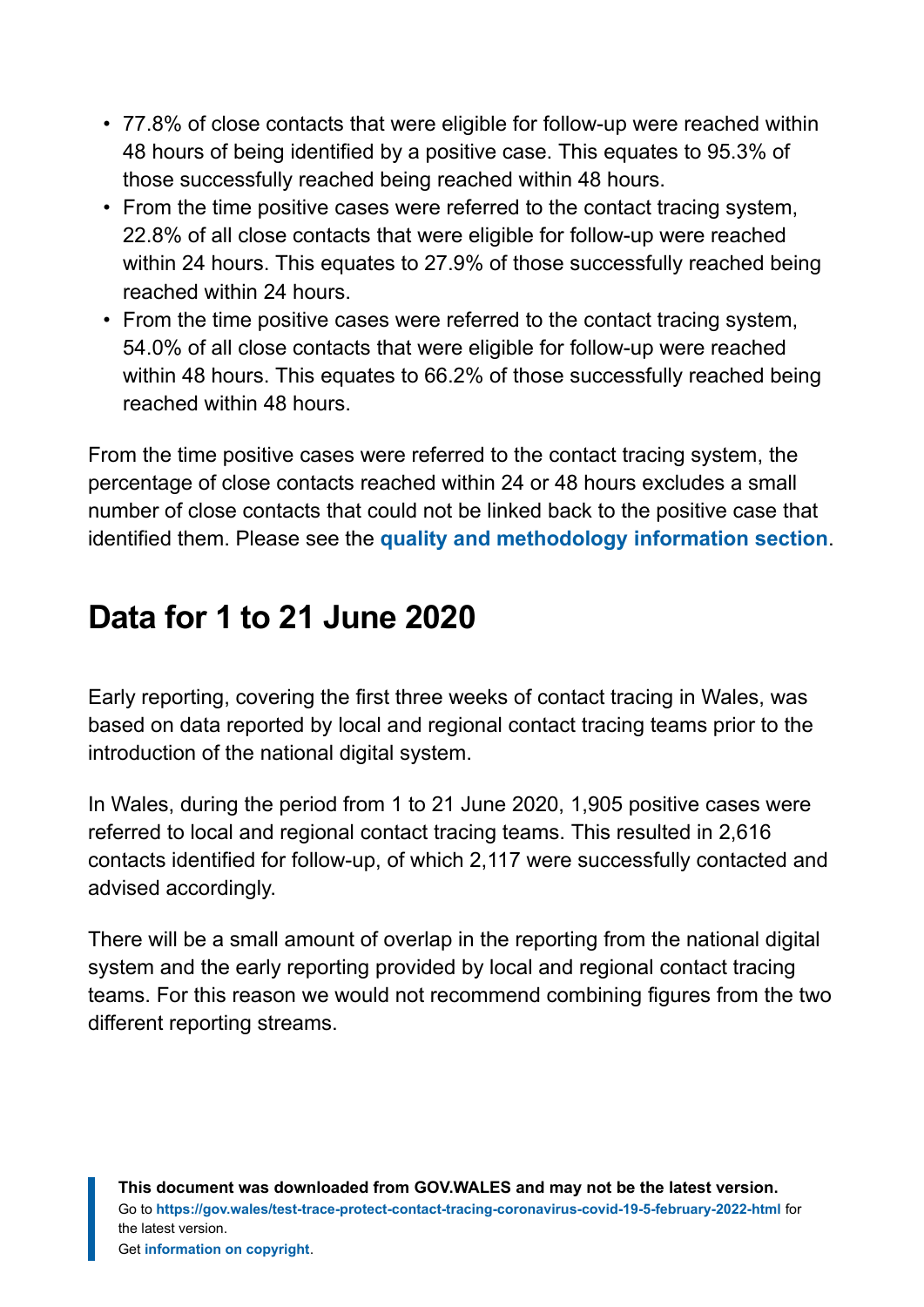# <span id="page-9-0"></span>**Quality and methodology information**

# **What is contact tracing?**

Contact tracing is an important part of the Welsh Government's **[Test, Trace,](https://gov.wales/test-trace-protect) [Protect strategy](https://gov.wales/test-trace-protect)**. The strategy is being delivered through the NHS Wales Test, Trace, Protect service.

As soon as people start to display symptoms of coronavirus (COVID-19), they should arrange to take a test as quickly as possible whilst they and members of their household aged over 5 **[self-isolate](https://gov.wales/self-isolation)**. On receiving a positive result people are asked to support the NHS Wales Test, Trace, Protect service by reporting their recent contacts to the local contact tracer so that they can be contacted and notified to self-isolate (and take a test if they too are displaying symptoms), to help stop the spread of the virus.

It may not be possible to trace all individuals referred to the contact tracing service. For various reasons contact details will not have been provided for some individuals and others may not have responded to calls, texts or emails from tracing teams. The proportion of positive cases that were eligible for followup and that were reached only include those cases that were successfully reached but does not include those cases where local tracers have made an attempt, but failed, to contact.

Due to an increase in the number of positive cases and contacts eligible for follow up by local contact tracing teams, from the week commencing 6 September 2021 Welsh Government introduced a national framework to prioritise cases that have a higher risk of onward transmission or that involve vulnerable individuals. This means that the positive cases reached are likely to be those classed as the highest priority from a public health protection perspective.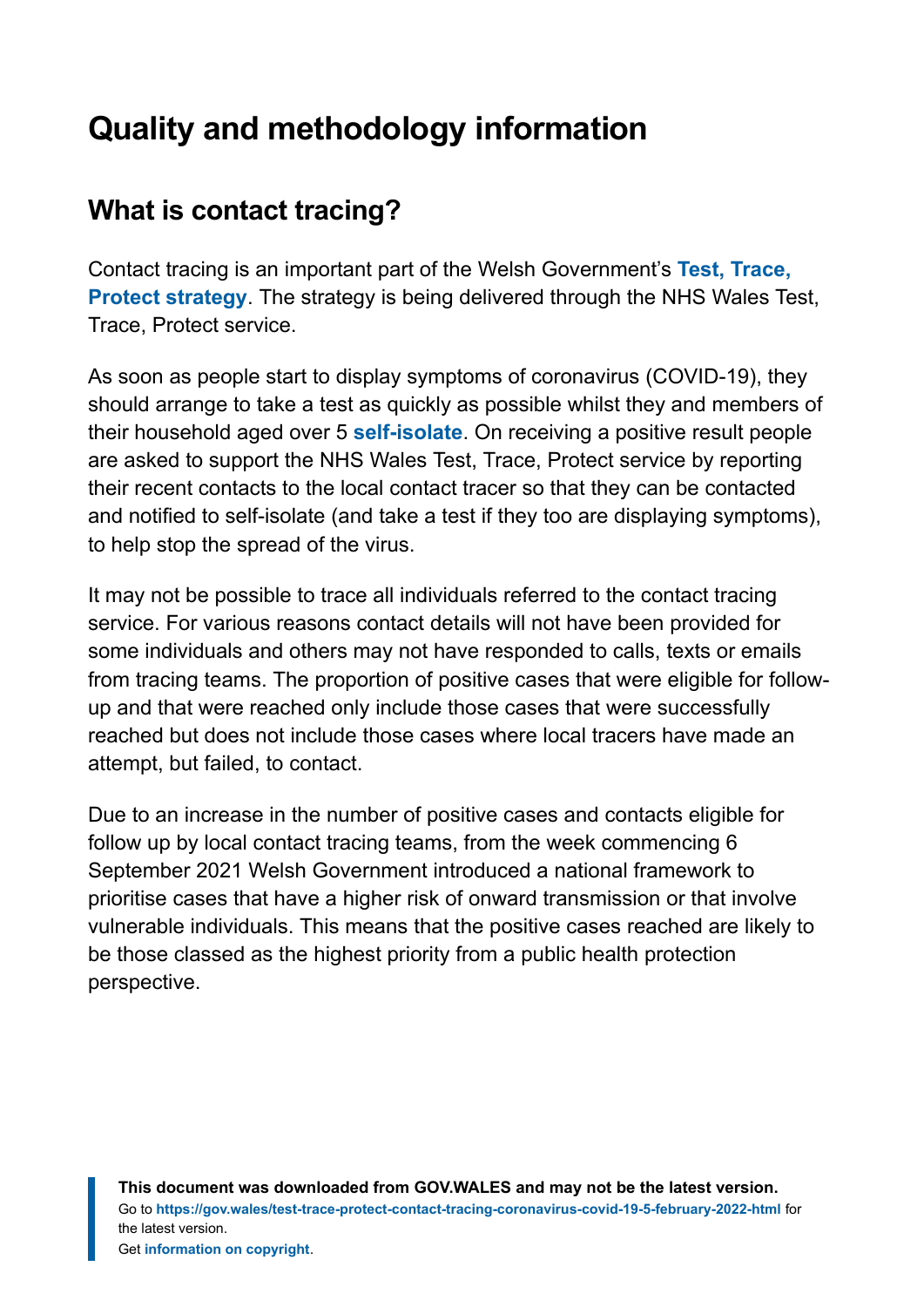### **Data source**

This data is management information provided to the Welsh Government by Digital Health and Care Wales. We are publishing this to provide a weekly summary of contact tracing activity in Wales during the coronavirus (COVID-19) pandemic. This data has not undergone the same level of quality assurance as official statistics and the data may be subject to future revisions.

Data included in this release was extracted from the contact tracing system at 12:12 on 8 February 2022. This extract was taken 3 days after the end of the reporting period in order to capture follow-up activity relating to cases referred towards the end of the reporting period.

### **Positive cases and close contacts not eligible for followup**

The majority of cases not eligible for follow-up by local contact tracers occur in closed settings such as hospitals, care homes and prisons. These cases are escalated to regional teams for onward management.

Positive cases and close contacts that are resident outside of Wales are also not eligible for follow-up by local contact tracing teams. Public Health Wales refer these cases to the relevant public health agency for onward tracing. These cases would have been included in the numbers eligible for follow-up in statistical releases prior to the 10 September 2020.

When an index case is contacted and asked to provide details of their close contacts they are also asked to define the type of contact. Household contacts are contacts that are living or spending significant time in the same household for example, those that live and sleep in the same home, a house of multiple occupancy (HMO) where a kitchen and/or bathroom is shared, students in university accommodation that share a kitchen, and sexual partners, and people who have cleaned a household where a case lives without personal protective equipment.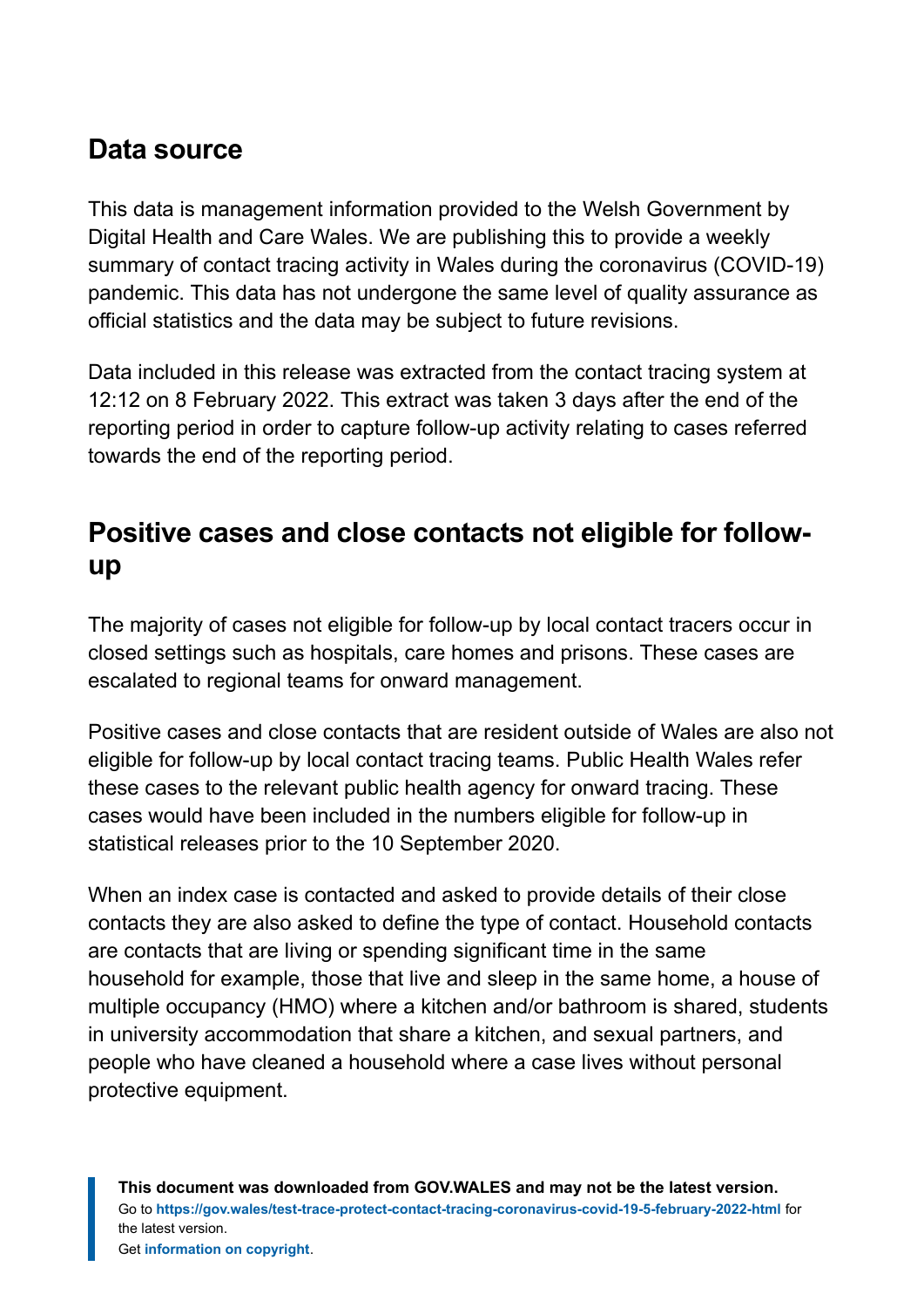For cases in halls of residence, students may have been contacted by text or by their university to advise them to isolate and not by the local contact tracing team. This type of activity is not captured in the contact tracing data. Also, school 'bubble' contacts aren't subject to formal contact tracing process as they are contacted directly by their school and provided the necessary public health and isolation guidance. For this reason, we have excluded these contacts from the close contacts statistics presented in this release.

# **Time taken to reach positive cases and close contacts**

For positive cases, the time taken to reach them measures the time between the case being referred to the contact tracing system and them being successfully contacted. For close contacts there are two measures. The first looks at the time between the close contact being identified by a positive case and them being successfully contacted. The second looks at the difference between the positive cases that identified them being referred to the contact tracing system and when the close contact was successfully contacted. The latter measure for close contacts excludes a small number that could not be linked back to the positive case that identified them or where contacts are identified by a positive case outside of Wales or through the NHS app.

The date and time that a positive case or close contact was successfully contacted is taken to be the earliest of a number of events captured in the system. These include:

- successful phone call record (including initial phone call from contact tracers to invite cases and contacts to complete the e-form)
- completion of the contact interview
- first daily check-up
- close contacts or other exposures being entered into the contact tracing system (for positive cases only)
- case marked as 'resolved'

These events have been chosen as they all indicate that a contact tracer has successfully been in touch with the individual. The range of events is necessary because phone call records do not exist for all positive cases and close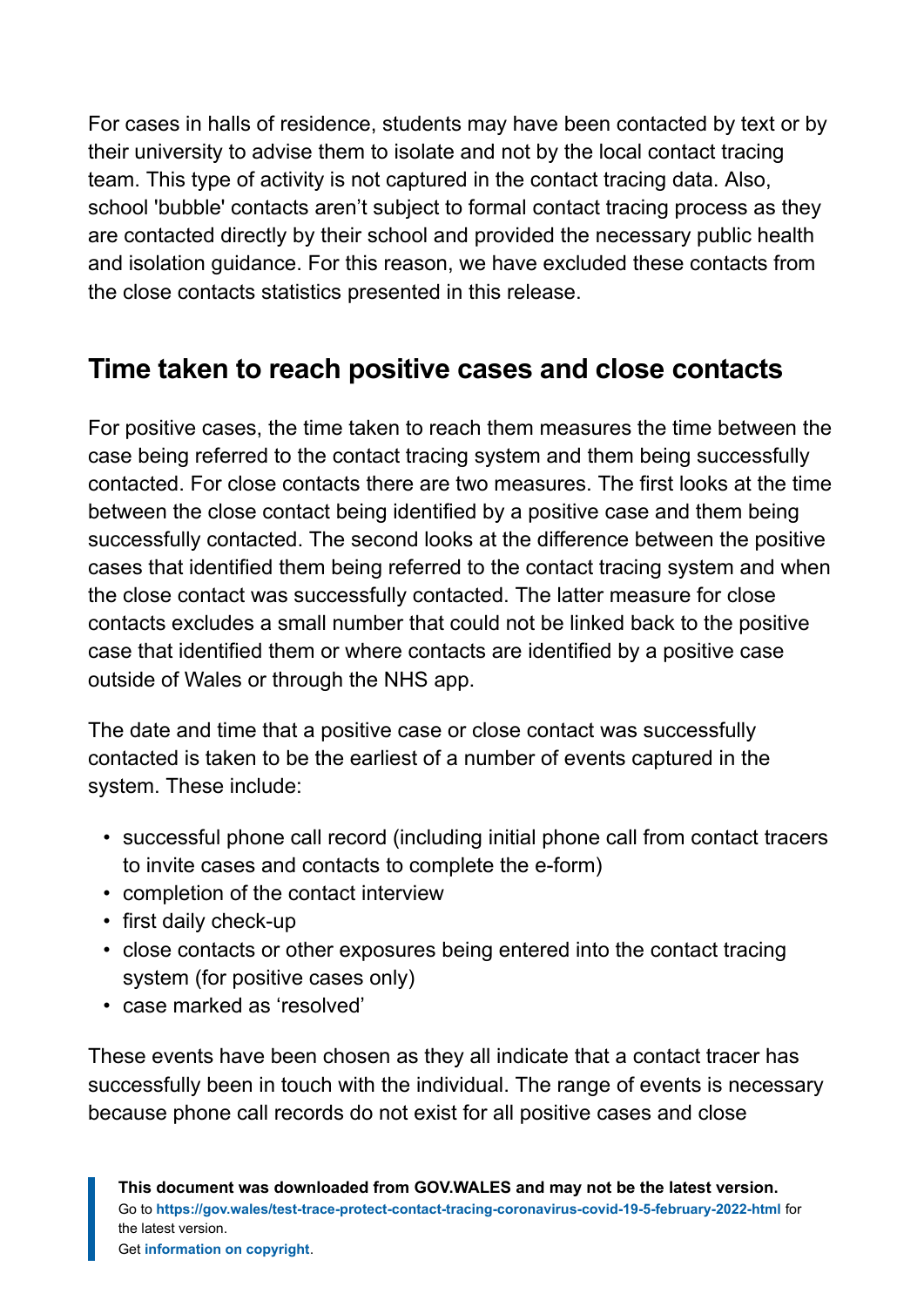contacts. This may arise, for example, where multiple cases live in the same household and the information is captured through a single phone call, rather than one for each individual.

When close contacts are identified by a positive case outside of Wales or through the NHS app, these are inputted into the system manually as the positive case that identified them does not exist in the Welsh contact tracing system. As the positive case is not in the Welsh contact tracing system, these close contacts should not be included in the timeliness measure from the time positive cases are referred to the contact tracing system. We were recently made aware of the processes around these close contacts and from the week commencing 16 May 2021, we have removed these close contacts from this measure and the historical data to more accurately reflect the contact tracing system. As these close contacts are eligible for follow up within the Welsh contact tracing system, they still appear in all other figures relating to close contacts presented in this release.

The percentage of close contacts reached within 24 hours and 48 hours from the time positive cases were referred to the contact tracing system will appear higher than previous publications as a result of this change. Since September 2020 when the process for these close contacts was implemented, there have been an average of 60 close contacts per week identified by a positive case outside of Wales or through the NHS app. For the week 16 to 22 May 2021 when this change in methodology was first implemented, the change resulted in an increase of 6 percentage points in the timeliness measure within 24 hours and 7 percentage points in the timeliness measure within 48 hours from the time positive cases were referred to the contact tracing system.

# **School bubble data**

School 'bubble' contacts aren't subject to formal contact tracing process, as they are contacted directly by their school and provided the necessary public health and isolation guidance. For this reason, from the release published 25 March 2021 we have excluded these contacts from the close contacts statistics presented in this release. All historical data has been updated to reflect this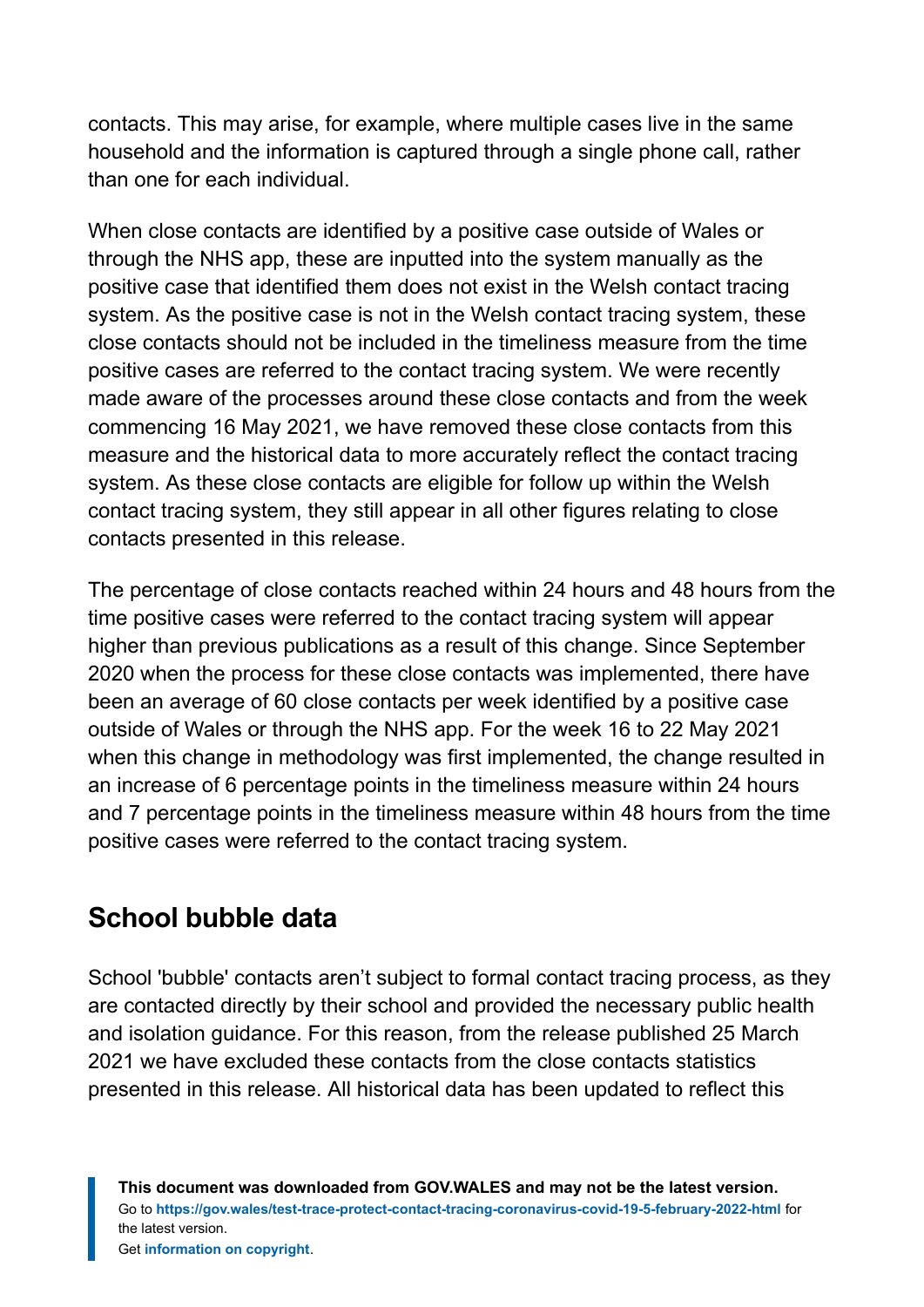change.

Positive cases will most likely have close contacts outside of their bubble which have been generated in school which will be communicated to local contact tracing teams and will be eligible for follow up, these contacts remain in the statistics presented in this release.

Data presented in this release is broadly comparable with publications prior to the 25 March 2021, though we advise against using the publications on 11 February and 18 February 2021 to make comparisons, where the issues in the school 'bubble' data have had the most effect, and the publication on 23 March 2021 where all school contacts were removed while we investigated a data quality issue. Comparisons can be made within the time series data in this release where school 'bubble' data has been removed throughout.

Information and guidance on how schools and settings can continue to make their sites as safe as possible for staff and learners, including school 'bubbles' is outlined in the **[Operational guidance for schools and settings](https://gov.wales/node/38016)**

# **Further quality and methodology information**

Close contacts 'otherwise resolved' covers a small number of instances where the same contact is identified by multiple positive cases concurrently. On these occasions, contact tracing teams will work from a single record relating to that contact and mark the additional records as resolved.

The number of cases referred for contact tracing is different to the number of new cases published by Public Health Wales. These sources of data are not directly comparable due to differences in timing and the level of validation carried out, as cases submitted to the contact tracing system need to be handled manually by contact tracing teams.

Contacts generated from positive cases outside of Wales which are eligible for follow up by local contact tracing teams in Wales are included as close contacts in these statistics. These contacts may have an effect on the timeliness measures from positive case creation and we are conducting further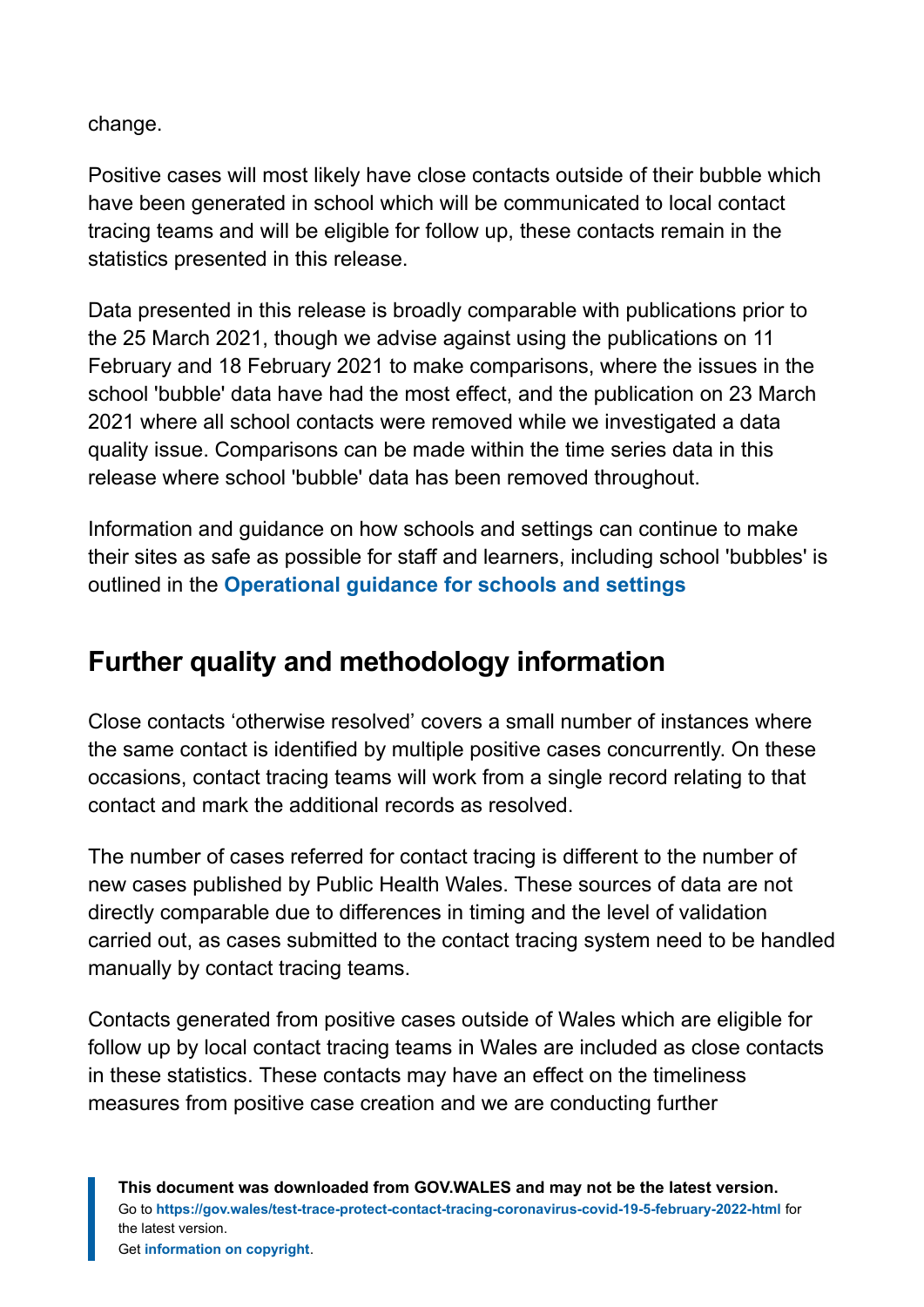investigation with Digital Health and Care Wales (DHCW) colleague into these specific scenarios.

On 17 December 2020, the NHS Wales Test Trace Protect (TTP) service rolled out a new function aimed at giving people the ability to provide details of their close contacts via a new e-form. Cases receive an initial phone call from contact tracers to invite them to complete the e-form and this call is defined as a successful contact. This information is included in the data shown in this release and will have an impact on the overall percentage of both positive cases and contacts successfully contacted, and the percentage of positive cases and contacts reached within 24 and 48 hours. Due to the reduction in positive cases in Wales and therefore, lower numbers of cases and contacts currently requiring contact tracing, most local contact tracing teams are prioritising phone calls over the use of the e-form. This means that e-forms will account for extremely small numbers within the data presented in this publication. We continue to work with colleagues to monitor use of the e-form within the contact tracing system and will include further information on this if use of the e-form begins to increase considerably.

For the week 21 to 27 March 2021, there was a large increase in the number of contacts eligible for follow up in Swansea Bay University Health Board which can be seen in the associated tables published alongside this release. We believe this to be a result of some school contacts being uploaded incorrectly for this region. This increase had a small impact on the national figures presented in this release for the percentage of contacts reached but a larger impact on time taken to reach close contacts. Regions have been reminded of the guidance on uploading school "bubbles" into the system to avoid further issues with the data.

From the 4 March 2021 publication, data for travellers arriving from outside the UK's Common Travel Area is no longer included in the figures presented in this release and has been removed retrospectively from historic data. Compared to the data as it was published on 25 February 2021, this resulted in a small reduction in the number of positive cases and close contacts in the data published on 4 March 2021 as these arriving international travellers represented less than 3% of the weekly cases. These citizens are isolating due to their travel and to avoid any potential transmission of variants of concern. As such they are subject to a separate managed **[quarantine process](https://gov.wales/how-isolate-when-you-travel-wales-coronavirus-covid-19)**. If an arriving international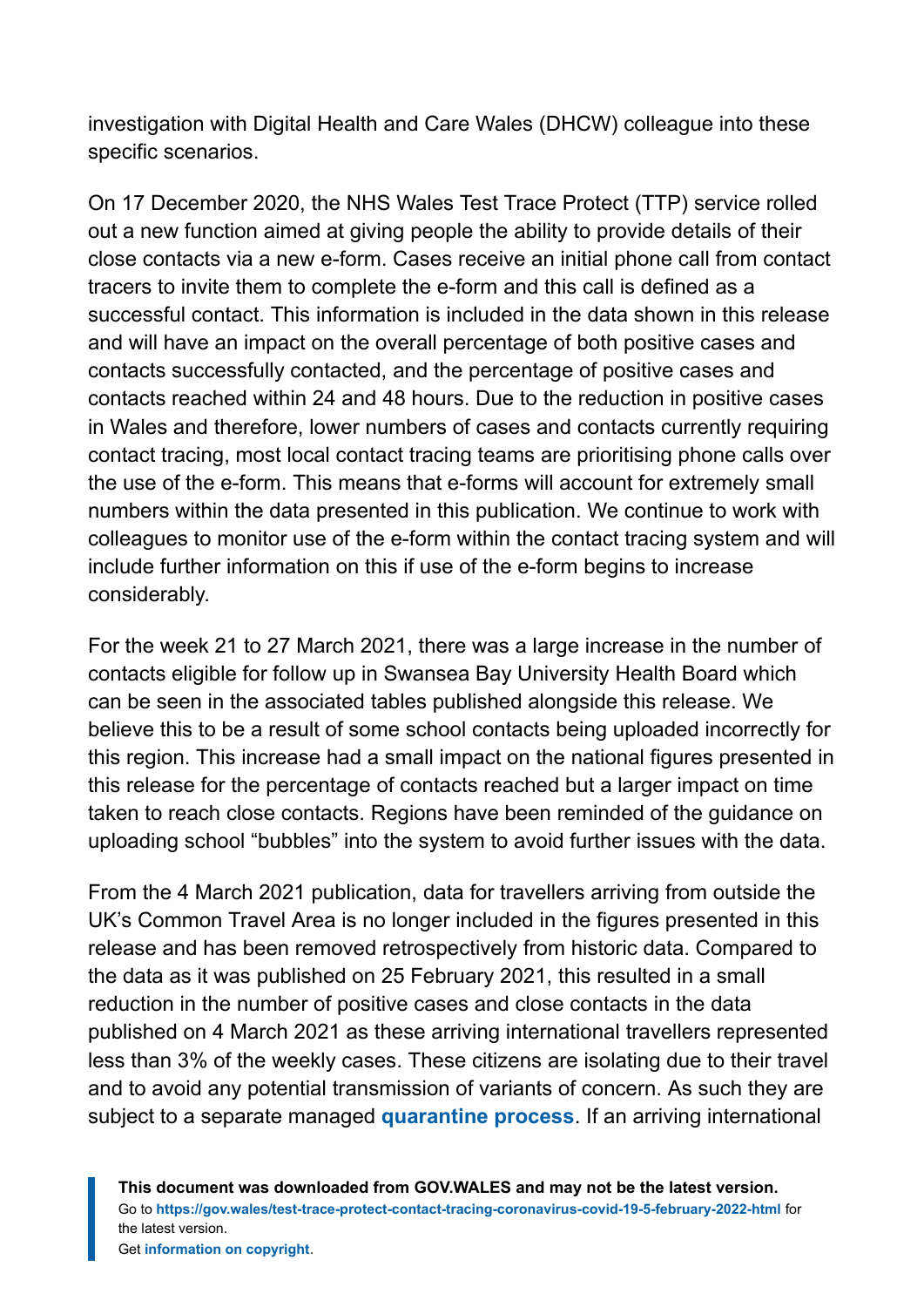traveller subsequently tests positive, they will then become a positive case and therefore be subject to the full contact tracing process and appear in the statistics presented.

In the 17 May 2021 release, Digital Health and Care Wales (DHCW) changed the contact tracing data to remove duplicate records. This change was applied to historical data from the start of this dataset (21 June 2020) onwards. Duplicate records occur where more than one positive case identifies the same close contact. Following this change, close contacts are now only counted once in the figures eligible for follow up. Previously they were counted each time they were identified by a positive case. Duplicate records account for up to 5% of the eligible close contacts in each week.

As of 7 August 2021, adults who have been fully vaccinated and received the vaccine in the UK and those under the age of 18 will no longer have to selfisolate if they are identified as close contacts of someone who has tested positive for COVID-19. Close contacts are still contacted by the contact tracing team and are therefore still included in the statistics presented in this publication.

As of 29 October 2021, the self-isolation criteria have been updated for household contacts who are fully vaccinated or aged between 5 and 17, the latest requirements can be found at **[Self-isolation: fully vaccinated adults and](https://eur01.safelinks.protection.outlook.com/?url=https%3A%2F%2Fgov.wales%2Fself-isolation%23section-83759&data=04%7C01%7CLisa.Bloemberg%40gov.wales%7C11b24c7619744c4b4b8608d9db45efb8%7Ca2cc36c592804ae78887d06dab89216b%7C0%7C0%7C637781915677040668%7CUnknown%7CTWFpbGZsb3d8eyJWIjoiMC4wLjAwMDAiLCJQIjoiV2luMzIiLCJBTiI6Ik1haWwiLCJXVCI6Mn0%3D%7C3000&sdata=OXcmQPRh7n3HA4acgO3apukDA8uXLR%2FRd019fXbuP7I%3D&reserved=0) [young people aged between 5 and 17](https://eur01.safelinks.protection.outlook.com/?url=https%3A%2F%2Fgov.wales%2Fself-isolation%23section-83759&data=04%7C01%7CLisa.Bloemberg%40gov.wales%7C11b24c7619744c4b4b8608d9db45efb8%7Ca2cc36c592804ae78887d06dab89216b%7C0%7C0%7C637781915677040668%7CUnknown%7CTWFpbGZsb3d8eyJWIjoiMC4wLjAwMDAiLCJQIjoiV2luMzIiLCJBTiI6Ik1haWwiLCJXVCI6Mn0%3D%7C3000&sdata=OXcmQPRh7n3HA4acgO3apukDA8uXLR%2FRd019fXbuP7I%3D&reserved=0).**

As policy changes regarding the operation of the contact tracing system we continue to work with colleagues in DHCW to determine data quality and possible further breakdowns of the data.

Issues were identified at a private laboratory based in Wolverhampton, England where incorrect test results had been issued. As a result of this, a number of people tested between 4 and 12 October were advised to re-test which may impact the number of positive cases eligible for follow up in the weeks beginning 10 and 17 October 2021. Around 4,000 tests are estimated to be affected in Wales, more information is available in the **[statement from the Minister for](https://gov.wales/written-statement-has-issued-update-welsh-residents-impacted-incorrect-covid-19-test-results) [Health and Social Services](https://gov.wales/written-statement-has-issued-update-welsh-residents-impacted-incorrect-covid-19-test-results)**.

From early September to the end of October 2021, the 'percentage of positive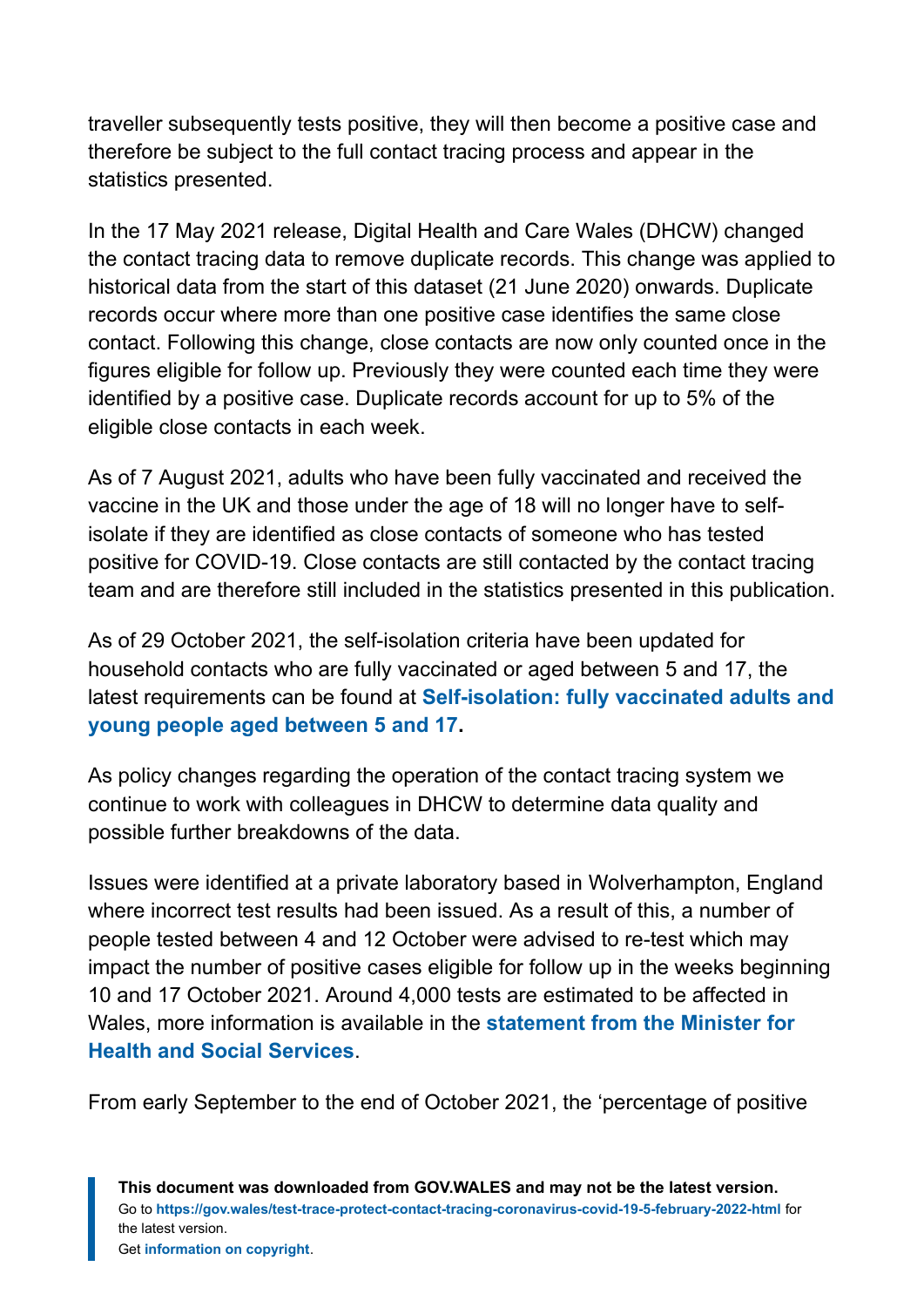cases reached within 24 and 48 hours' timeliness measures were generally lower compared to the first half of 2021. This is likely due to a larger number of positive cases and close contacts eligible for follow up by local contact tracing teams.

Data for contact tracing via the NHS COVID-19 App is published by The Department of Health and Social Care and includes data on users who have completed the symptom checker, test results received, users notified to selfisolate and check in events that have taken place. Latest published data and more information on this can be found at: **[What data is available about how](https://faq.covid19.nhs.uk/article/KA-01367) [the NHS COVID-19 app is being used?](https://faq.covid19.nhs.uk/article/KA-01367)**

Due to an increase in the number of positive cases and close contacts eligible for follow up by local contact tracing teams, from the week commencing 6 September 2021 Welsh Government introduced a national framework to prioritise cases that have a higher risk of onward transmission or that involve vulnerable individuals. This means that the positive cases reached are likely to be those classed as the highest priority from a public health protection perspective.

# **National Statistics status**

These statistics are not National Statistics. However, as far as has been practicable, they have been collected and validated in accordance with the pillars and principles within the **[Code of Practice for Statistics](https://code.statisticsauthority.gov.uk/)**. We continue to develop the data collection and quality assurance process to improve the data.

These statistics have been produced quickly in response to developing world events.

# **Well-being of Future Generations Act**

The Well-being of Future Generations Act 2015 is about improving the social, economic, environmental and cultural wellbeing of Wales. The Act puts in place seven wellbeing goals for Wales. These are for a more equal, prosperous,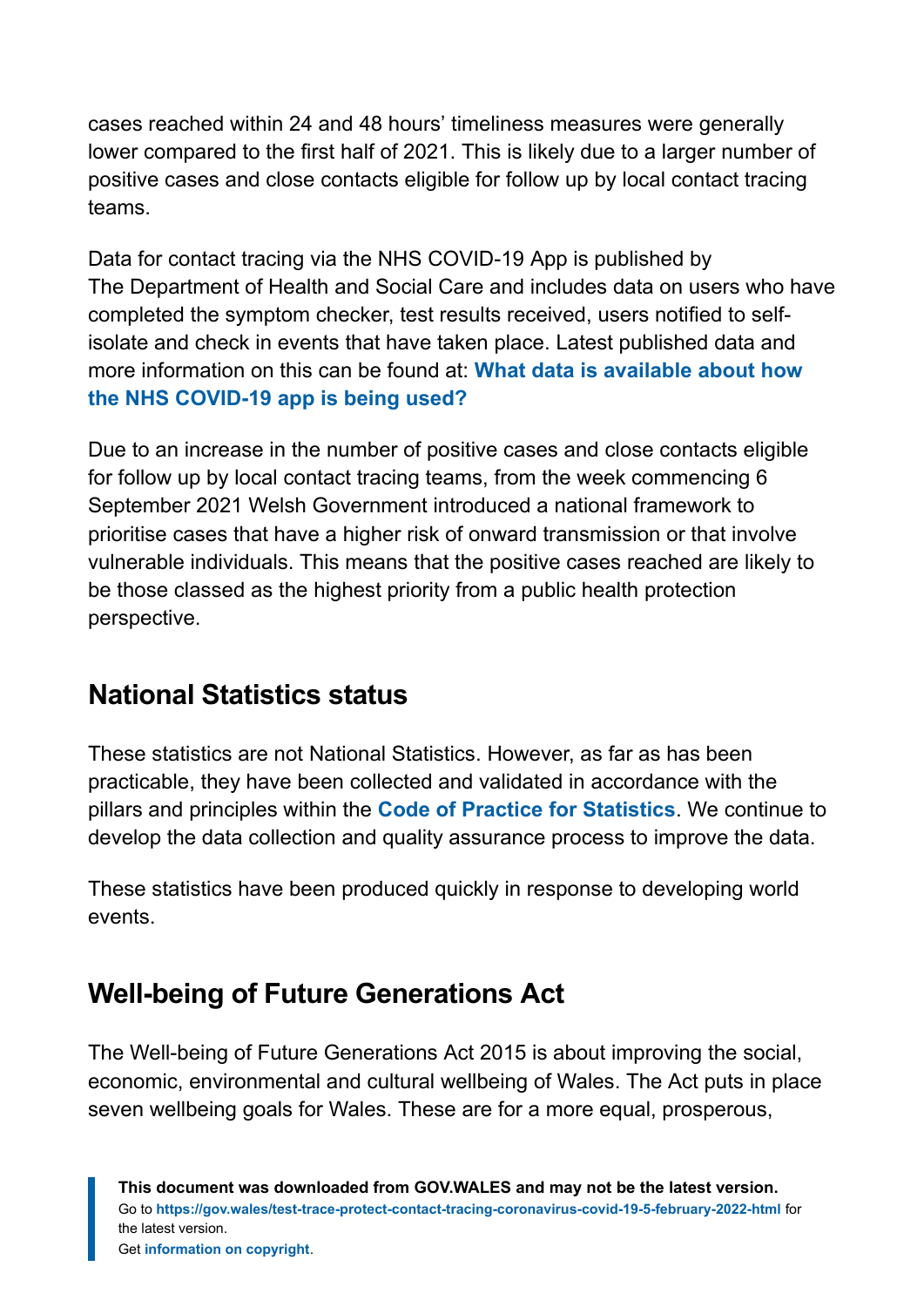resilient, healthier and globally responsible Wales, with cohesive communities and a vibrant culture and thriving Welsh language. Under section (10)(1) of the Act, the Welsh Ministers must (a) publish indicators ("national indicators") that must be applied for the purpose of measuring progress towards the achievement of the wellbeing goals, and (b) lay a copy of the national indicators before Senedd Cymru. Under section 10(8) of the Well-being of Future Generations Act, where the Welsh Ministers revise the national indicators, they must as soon as reasonably practicable (a) publish the indicators as revised and (b) lay a copy of them before the Senedd. These national indicators were laid before the Senedd in 2021. The indicators laid on 14 December 2021 replace the set laid on 16 March 2016.

Information on the indicators, along with narratives for each of the well-being goals and associated technical information is available in the **[Well-being of](https://gov.wales/wellbeing-wales) [Wales report](https://gov.wales/wellbeing-wales)**.

Further information on the **[Well-being of Future Generations \(Wales\) Act](https://gov.wales/well-being-future-generations-wales-act-2015-guidance) [2015](https://gov.wales/well-being-future-generations-wales-act-2015-guidance)**.

The statistics included in this release could also provide supporting narrative to the national indicators and be used by public services boards in relation to their local wellbeing assessments and local wellbeing plans.

### **Further information**

For information and advice on contact tracing please refer to our **[Test, trace,](https://gov.wales/test-trace-protect-coronavirus) [protect: coronavirus](https://gov.wales/test-trace-protect-coronavirus)** guidance page.

### **Next update**

Thursday 17 February 2022.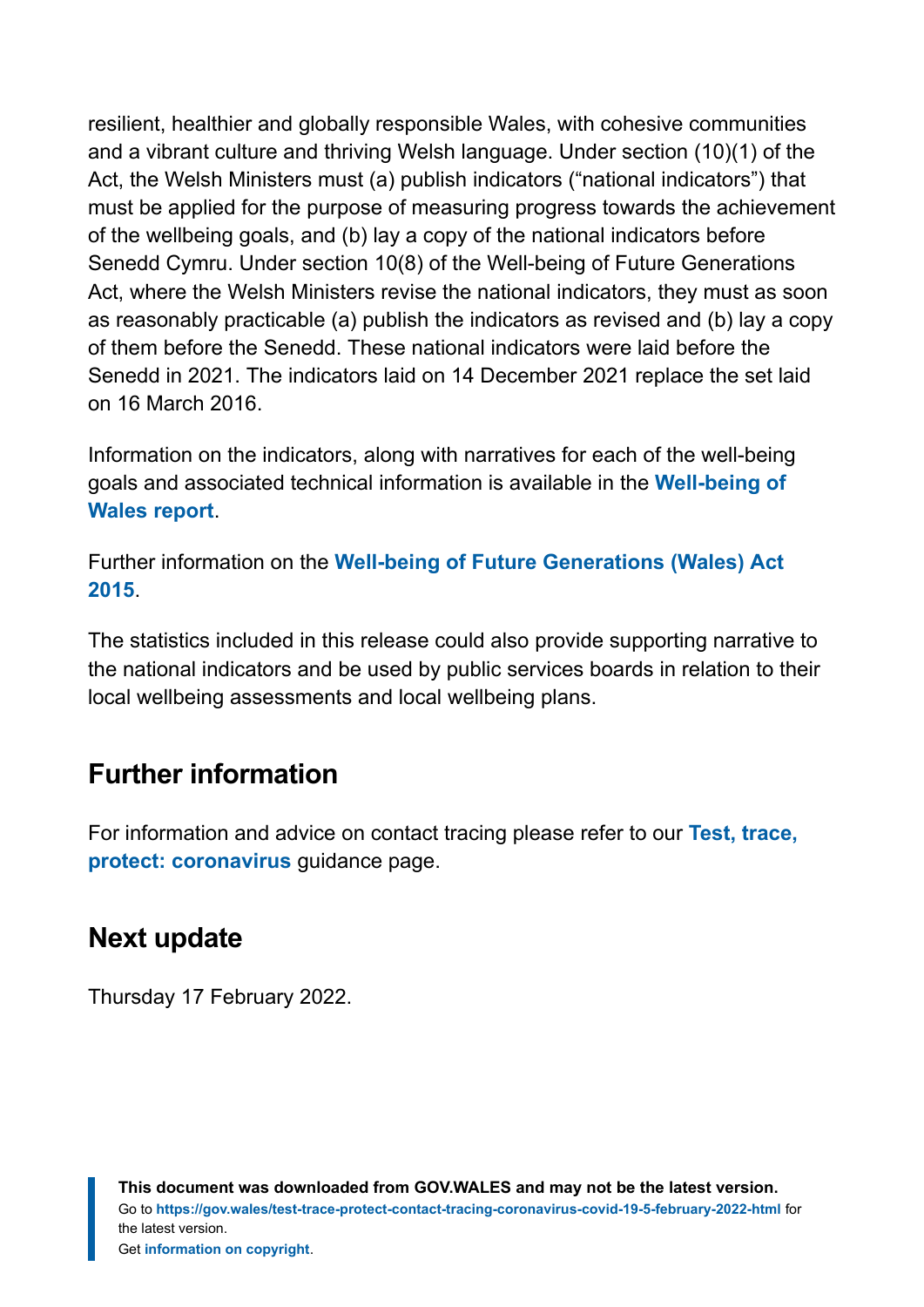### **We want your feedback**

We are considering reducing the frequency of some of the COVID-19 related statistical releases, including this publication. We welcome any comments or feedback on how you use these releases, and any changes to them via **[kas.covid19@gov.wales](mailto:KAS.COVID19@gov.wales)**.

# <span id="page-18-0"></span>**Contact details**

For queries about the data Statistician: Ryan Pike Telephone: 0300 025 6415 Email: **[kas.covid19@gov.wales](mailto:kas.covid19@gov.wales)**

Media: 0300 025 8099

SFR 43/2022